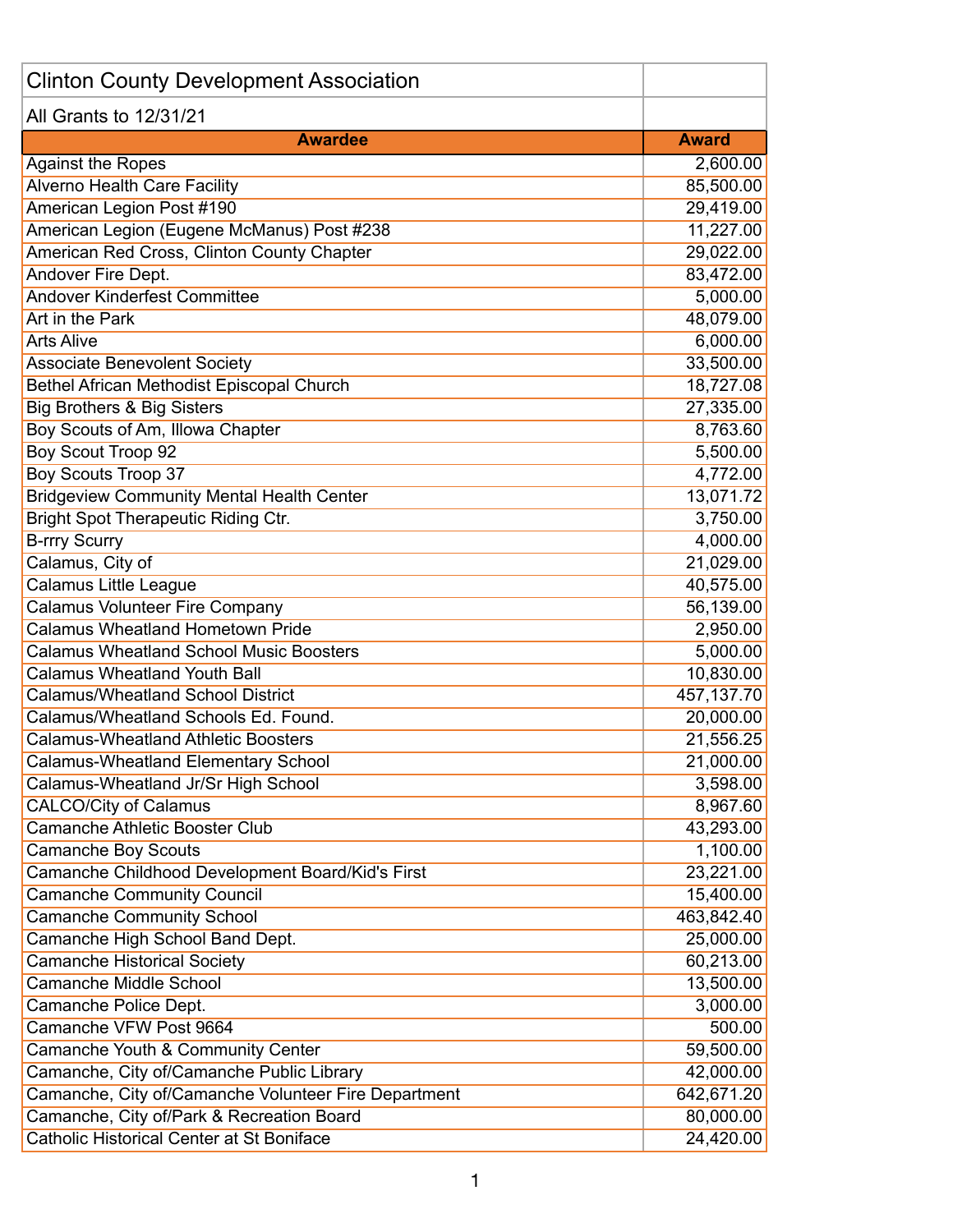| <b>Central Community Historical Society</b>                   | 10,500.00              |
|---------------------------------------------------------------|------------------------|
| <b>Central Community School District</b>                      | 1,106,132.80           |
| <b>Central Saber Athletic Booster Club</b>                    | 12,776.00              |
| <b>Chamber Retail &amp; Commercial Services</b>               | 10,000.00              |
| <b>Charlotte Area Activity Center</b>                         | 23,414.00              |
| <b>Charlotte Area Planning Group</b>                          | 18,500.00              |
| Charlotte, City of                                            | 15,895.00              |
| <b>Charlotte Community Betterment</b>                         | 1,500.00               |
| <b>Charlotte Fire Fighters Association</b>                    | 223,994.50             |
| <b>Charlotte First Responders</b>                             | 23,008.00              |
| Church of the Visitation of Camanche                          | 50,000.00              |
| Citizen Police Academy Alumni                                 | 5,975.00               |
| Clinton Area Boy Scouts of Am/Illowa Chapter                  | 8,763.60               |
| <b>Clinton Area Chamber of Commerce</b>                       | 15,000.00              |
| Clinton Area Chamber of Commerce/Convention & Visitors Bureau | 73,584.00              |
| <b>Clinton Area Showboat Theatre</b>                          | 295,576.41             |
| <b>Clinton Art Association</b>                                | 163,937.00             |
| <b>Clinton Baseball Club</b>                                  | $\overline{22,500.00}$ |
| Clinton, City of                                              | 423,550.50             |
| Clinton, City of/Clinton Parks & Rec.                         | 687,750.00             |
| Clinton, City of/MTA                                          | 3,023.00               |
| Clinton, City of/Clinton Fire Department                      | 830,497.44             |
| Clinton, City of/Clinton Marina                               | 21,090.00              |
| Clinton, City of/Clinton Municipal Airport                    | 128,250.00             |
| Clinton, City of/Grounds & Facilities Dept                    | 15,000.00              |
| Clinton, City of/Lincolnway Railport                          | 2,000,000.00           |
| Clinton, City of Police Dept                                  | 41,752.00              |
| <b>Clinton Citywide PTA</b>                                   | 25,000.00              |
| Clinton, City of/Vision Iowa                                  | 2,000,000.00           |
| <b>Clinton Community College/Drama Dept</b>                   | 13,090.00              |
| <b>Clinton Community School District (CCSD)</b>               | 618,125.00             |
| Clinton Community School District Education Found.            | 242,733.50             |
| <b>CCSD/River King &amp; Queen Athletic Booster Club</b>      | 200,000.00             |
| <b>CCSD/Clinton High School</b>                               | 75,000.00              |
| <b>CCSD/Clinton High School Activities Dept</b>               | 20,000.00              |
| <b>CCSD/Clinton High School Band Boosters</b>                 | 93,615.00              |
| <b>CCSD/CHS Drama Department</b>                              | 5,000.00               |
| <b>CCSD/Whittier PTA</b>                                      | 53,292.00              |
| <b>Clinton Community Theater</b>                              | 2,500.00               |
| Clinton County Ag. Ext. District                              | 22,500.00              |
| <b>Clinton County Ag. Society</b>                             | 442,036.00             |
| <b>Clinton County Board of Supervisors</b>                    | 75,625.00              |
| Clinton County Childhood Lead Prevention Program              | 2,000.00               |
| <b>Clinton County Conservation Board</b>                      | 187, 133.50            |
| <b>Clinton County Conservation Foundation</b>                 | 657,806.50             |
| <b>Clinton County Courthouse Historical Foundation</b>        | 2,000.00               |
| <b>Clinton County Crime Stoppers</b>                          | 4,342.00               |
| <b>Clinton County Fire Assoc.</b>                             | 4,000.00               |
| <b>Clinton County Genealogical Society</b>                    | 1,250.00               |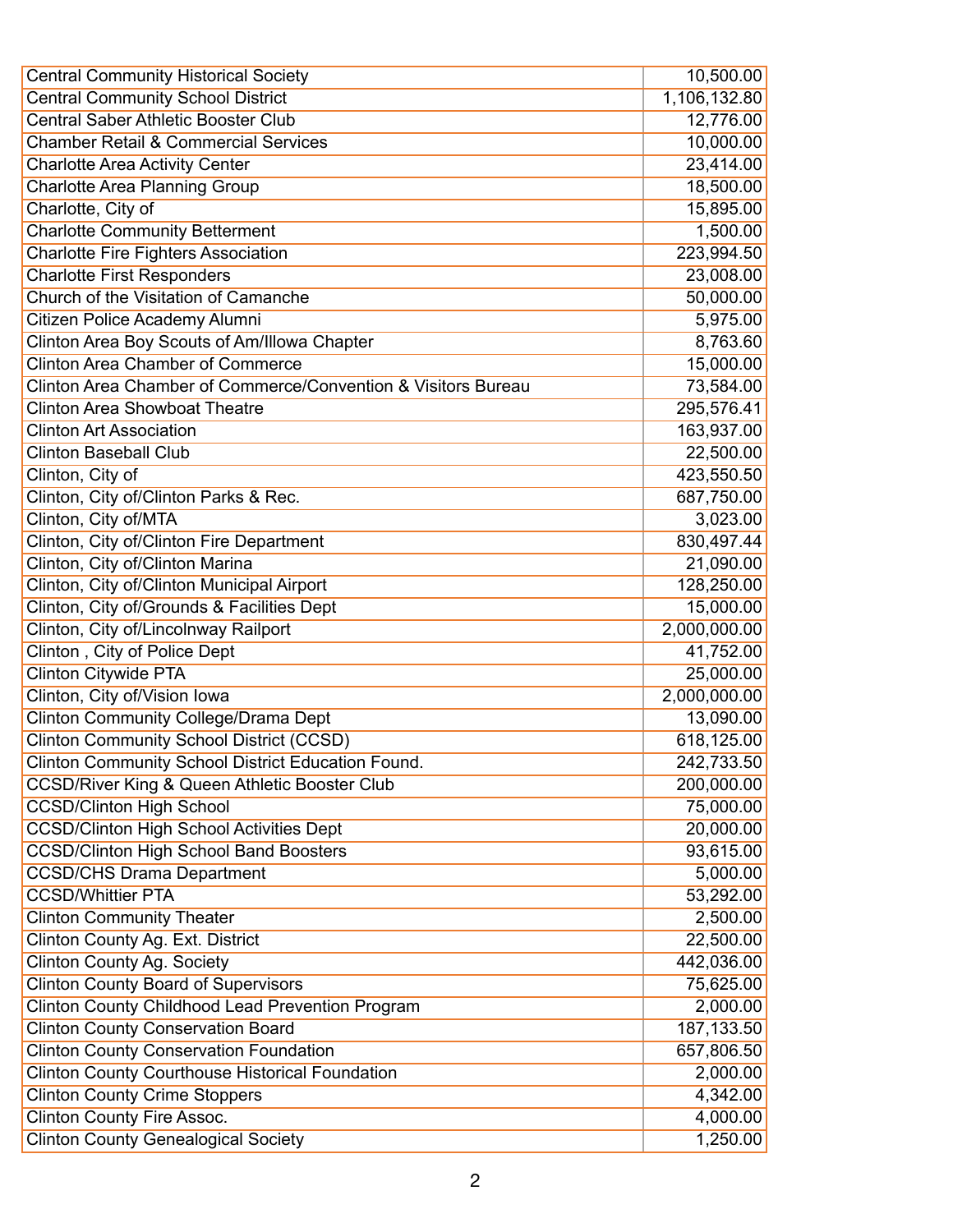| <b>Clinton County Historical Society</b>                    | 140,877.00 |
|-------------------------------------------------------------|------------|
| <b>Clinton County Hunter Education Group</b>                | 1,200.00   |
| <b>Clinton County Pheasants Forever</b>                     | 65,500.00  |
| <b>Clinton County Senior Citizens</b>                       | 7,200.00   |
| <b>Clinton County Sesq. Comm</b>                            | 2,975.00   |
| <b>Clinton County Sheriff's Office</b>                      | 209,574.00 |
| <b>Clinton County Sheriff's Reserve</b>                     | 16,390.00  |
| <b>Clinton County Sheriff's Reserve/Wheatland EMS</b>       | 25,000.00  |
| <b>Clinton County Special Olympics</b>                      | 3,484.00   |
| <b>Clinton Family YMCA</b>                                  | 122,025.00 |
| <b>Clinton Family YMCA/Kings &amp; Queens Aquatic</b>       | 12,000.00  |
| <b>Clinton Fine Arts Association</b>                        | 137,944.75 |
| <b>Clinton Humane Society</b>                               | 6,800.00   |
| <b>Clinton Jaycees Foundation</b>                           | 113,127.50 |
| Clinton Jaycees Foundation/Cl. Symphony                     | 83,987.00  |
| <b>Clinton Junior Baseball</b>                              | 50,327.00  |
| <b>Clinton Kiwanis Club Foundation</b>                      | 497,181.90 |
| Clinton Kiwanis Club Foundation/Sawmill Heritage Experience | 25,000.00  |
| <b>Clinton Pony League</b>                                  | 16,000.00  |
| <b>Clinton Reenactment Inc.</b>                             | 14,000.00  |
| <b>Clinton Regional Development Corp./Foundation</b>        | 253,746.00 |
| <b>Clinton Riverboat Days Foundation</b>                    | 422,190.00 |
| <b>Clinton Rotary Club Foundation</b>                       | 106,000.00 |
| <b>Clinton Safety Town</b>                                  | 10,000.00  |
| <b>Clinton Substance Abuse Council</b>                      | 163,583.58 |
| <b>Clinton Symphony Orchestra</b>                           | 120,798.80 |
| <b>Clinton Trees Forever</b>                                | 173,874.90 |
| <b>Clinton Women's Club</b>                                 | 125,914.00 |
| <b>Community Adult Day Care</b>                             | 2,000.00   |
| <b>Community Care Inc</b>                                   | 101,700.00 |
| <b>Concerned DeWitt Citizens Referral Center</b>            | 13,127.65  |
| <b>Creeps for Charity</b>                                   | 3,500.00   |
| <b>Curtis Mansion Historical Foundation</b>                 | 175,017.75 |
| <b>Curtis Memorial Library</b>                              | 40,000.00  |
| <b>DACF/Calamus City Park Board</b>                         | 16,000.00  |
| <b>DACF/Central Community Educational Foundation</b>        | 7,500.00   |
| <b>DACF/Central Community Music Booster Sponsorship</b>     | 6,000.00   |
| DACF/DeWitt Chamber of Commerce                             | 4,528.00   |
| DACF/Saber Team for Art & Recreation                        | 10,000.00  |
| <b>DAF/Calamus Betterment Committee</b>                     | 6,000.00   |
| DAF/Calamus Fire Dept                                       | 10,180.00  |
| <b>DAF/Calamus Lyons Club</b>                               | 5,000.00   |
| <b>DAF/Calamus Public Library</b>                           | 900.00     |
| <b>DAF/Calamus Volunteer Fire Dept</b>                      | 29,600.00  |
| <b>DAF/Calamus Wheatland Athletic Boosters</b>              | 4,300.00   |
| DAF/Calamus Wheatland Music Boosters                        | 17,500.00  |
| DAF/CALCO                                                   | 3,500.00   |
| DAF/Cl. Cnty Comm of Veteran Affairs                        | 1,650.00   |
| <b>DAF/Clinton County Firemen's Assoc</b>                   | 3,800.00   |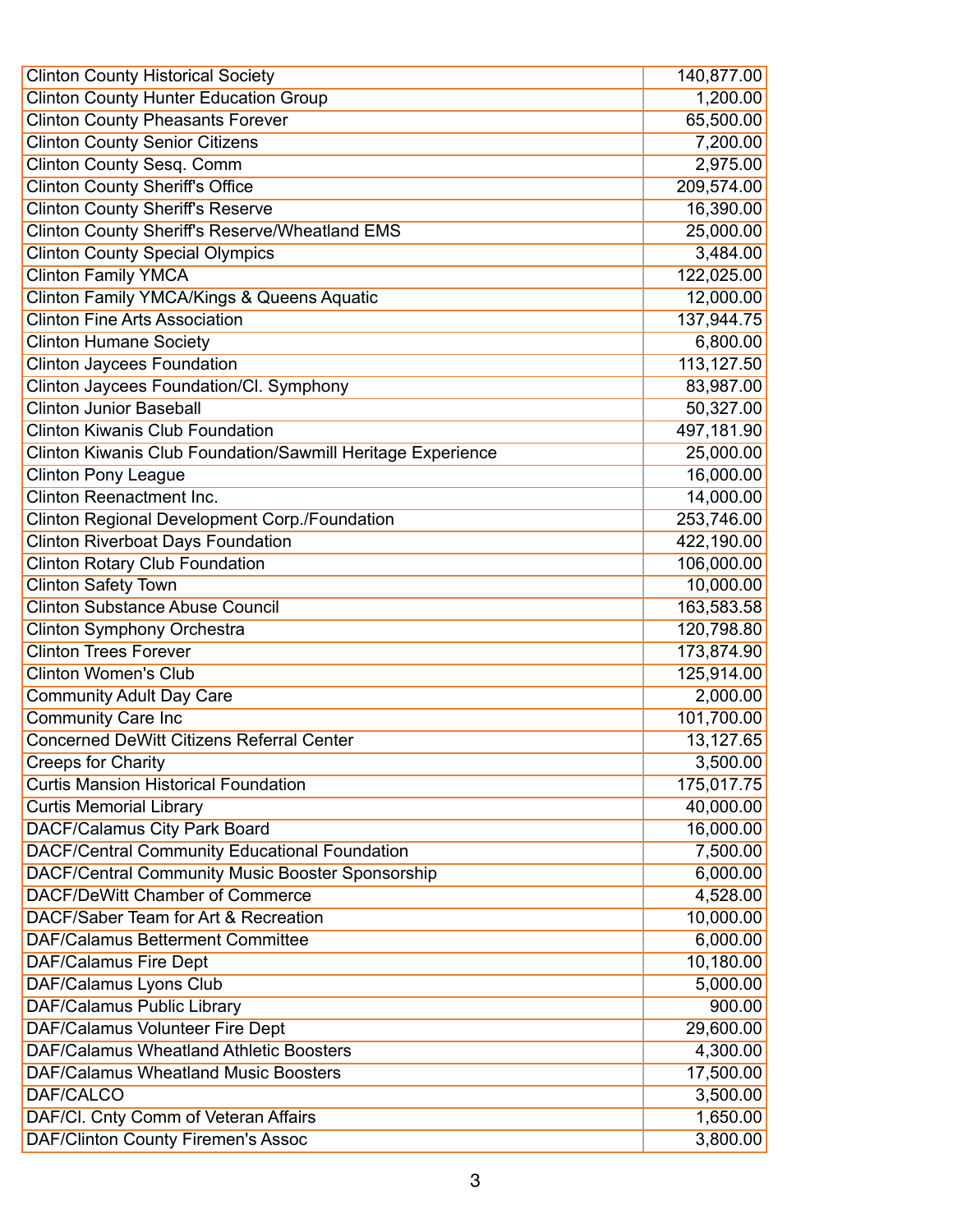| DAF/Clinton County Fireworks Assoc.          | 10,000.00  |
|----------------------------------------------|------------|
| <b>DAF/DeWitt Education Foundation</b>       | 1,200.00   |
| <b>DAF/DeWitt Historical Society</b>         | 2,098.27   |
| <b>DAF/DeWitt Junior Women</b>               | 30,000.00  |
| <b>DAF/DeWitt Nite Lions</b>                 | 4,000.00   |
| DAF/Frances Banta Waggoner Comm. Library     | 2,000.00   |
| <b>DAF/Grand Mound Ball Club</b>             | 12,000.00  |
| DAF/Grand Mound EMS                          | 6,000.00   |
| DAF/Grand Mound Fire Dept.                   | 8,350.00   |
| DAF/Lost Nation Emerg. Med. Serv.            | 4,800.00   |
| <b>DAF/Lost Nation Fire Co</b>               | 2,000.00   |
| <b>DAF/Lost Nation Lions Club</b>            | 8,000.00   |
| DAF/Lost Nation Public Library               | 3,240.00   |
| <b>DAF/Natural Heritage Foundation</b>       | 5,000.00   |
| DAF/Paul Skeffington Memorial Race Committee | 17,400.00  |
| <b>DAF/Vet Affairs Trans Network</b>         | 3,000.00   |
| <b>DAF/Veterans Affairs</b>                  | 2,340.00   |
| <b>DAF/Wapsi Environ.Education Center</b>    | 12,500.00  |
| <b>DAF/Welton Fire Dept</b>                  | 42,000.00  |
| <b>DAF/Wheatland Betterment</b>              | 2,200.00   |
| <b>DAF/Wheatland Fire Dept</b>               | 2,500.00   |
| Delmar, City of                              | 75,000.00  |
| <b>Delmar Development Commission</b>         | 90,500.00  |
| <b>Delmar Development Corp/Delmar Lions</b>  | 2,550.00   |
| <b>Delmar Hotshots 4-H Club</b>              | 5,000.00   |
| <b>Delmar Lions Club</b>                     | 8,400.00   |
| <b>Delmar Volunteer Fire Department</b>      | 239,385.00 |
| <b>Delmar Volunteer Fire/EMS Department</b>  | 28,275.00  |
| <b>Delwood Community School Districe</b>     | 12,384.00  |
| <b>DeWitt Area Foundation</b>                | 165,500.00 |
| DeWitt Area Veteran Memorial, Inc            | 49,192.00  |
| DeWitt Chamber & Development Company (DCDC)  | 57,423.20  |
| DeWitt, City of                              | 450,732.00 |
| <b>DeWitt Community Hospital</b>             | 310,500.00 |
| DeWitt Development Co.                       | 182,814.00 |
| DeWitt, City of/Parks & Rec. Dept            | 128,000.00 |
| <b>DeWitt Police Reserves</b>                | 3,700.00   |
| <b>DeWitt Theater Company</b>                | 237,843.00 |
| DeWitt, City of/Fire Dept                    | 286,286.00 |
| Downtown Business & Professional Association | 13,600.00  |
| <b>Downtown Clinton Alliance</b>             | 121,940.00 |
| Downtown Partnership                         | 110,000.00 |
| <b>Dream Comes True</b>                      | 2,800.00   |
| Eastern Iowa Soccer Association (EISA)       | 6,719.00   |
| Elijah Buell PTA                             | 6,200.00   |
| <b>Emergency K-9 Operations</b>              | 1,200.00   |
| Exodus II                                    | 2,645.00   |
| <b>Felix Adler Days Memorial Committee</b>   | 291,567.72 |
| <b>First United Methodist Church</b>         | 3,850.00   |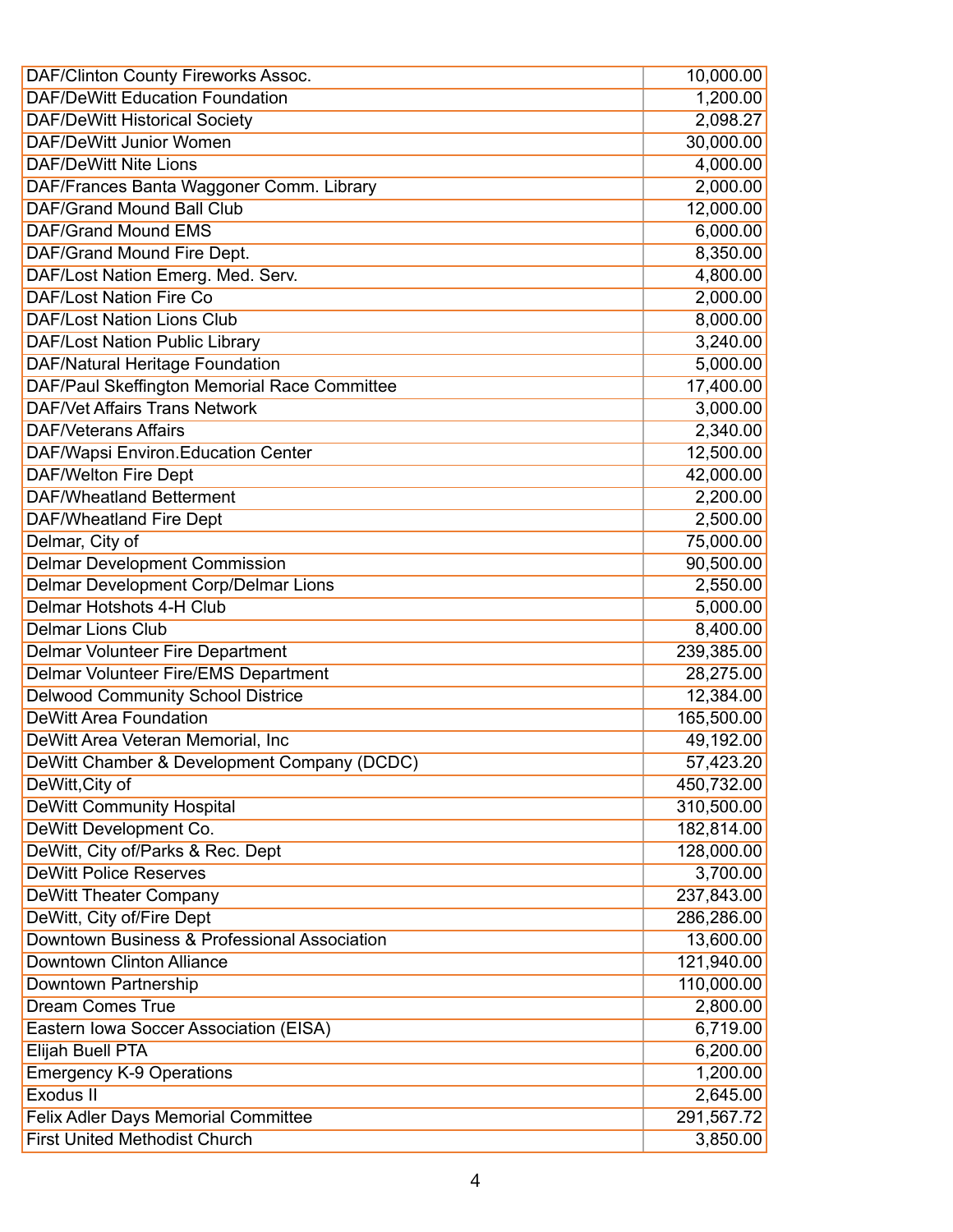| First United Methodist Church/Boy Scout Troop 22              | 2,000.00     |
|---------------------------------------------------------------|--------------|
| Fishing Has No Boundaries, Eastern Iowa Chapter               | 22,044.00    |
| <b>Franciscan University</b>                                  | 16,250.00    |
| Friends of Camanche Public Library                            | 3,250.00     |
| <b>Friends of Clinton Public Library</b>                      | 99,613.00    |
| <b>Friends of Riverview Stadium</b>                           | 617,768.90   |
| <b>Gannon Center for Community Mental Health</b>              | 37,272.00    |
| Gateway Area Collison Avoidance Training Inc                  | 2,500.00     |
| <b>Gateway Area Foundation</b>                                | 542,256.00   |
| Gateway Area Foundation/Clinton Area Chamber of Commerce      | 43,179.00    |
| Gateway Area Foundation/Clinton Convention & Visitors Bureau  | 53,735.00    |
| Gateway Area Foundation/Downtown Partnership                  | 30,000.00    |
| Gateway Area Foundation/Leadership Institute                  | 52,511.00    |
| Gateway Area Foundation/Rotary Club of Clinton                | 200,000.00   |
| <b>Gateway Contemporary Ballet</b>                            | 13,200.00    |
| <b>Gateway United Way</b>                                     | 16,075.00    |
| Generations Area Agency on Aging                              | 3,750.00     |
| <b>Genesis Medical Center-DeWitt</b>                          | 20,000.00    |
| Goose Lake, City of                                           | 42,758.20    |
| City of Goose Lake/Goose Lake Fire Department                 | 145,368.86   |
| <b>Goose Lake Lions Club</b>                                  | 7,000.00     |
| Goose Lake Park Board                                         | 8,000.00     |
| Gound Mound Volunteer Fire Co/Clinton County Fireworks Ass'n  | 55,611.60    |
| <b>Grand Mound Ball Club</b>                                  | 6,650.00     |
| Grand Mound, City of                                          | 23,000.00    |
| <b>Grand Mound Community Bingo Assoc.</b>                     | 8,000.00     |
| Grand Mound Vol. Fire Dept/Grand Mound Rescue                 | 57,245.00    |
| <b>Grand Mound Volunteer Fire Co</b>                          | 119,993.00   |
| Grand Mound, City of/Grand Mound Ball Park                    | 4,500.00     |
| Grand Mound, City of/Grand Mound Community Center             | 6,000.00     |
| <b>Great River Bend Area for the Elderly</b>                  | 4,000.00     |
| <b>Greater Clinton County Futures Foundation</b>              | 1,148,163.00 |
| <b>Heartland Center</b>                                       | 3,000.00     |
| Hero Haven                                                    | 1,620.00     |
| <b>Information Referral &amp; Assistance</b>                  | 18,433.00    |
| Iowa East Central T.R.A.I.N.                                  | 10,000.00    |
| Iowa PTA/Whittier PTA                                         | 15,815.00    |
| Izaak Walton League                                           | 22,500.00    |
| <b>Jefferson Elementary PTA</b>                               | 19,672.00    |
| Junior Achievement of Clinton & DeWitt                        | 2,165.00     |
| <b>Kid's Business of DeWitt</b>                               | 37,500.00    |
| Kings & Queens Aquatic Assoc                                  | 8,650.00     |
| Knights of Columbus/Music Boosters Sponsorship                | 10,000.00    |
| <b>L'Arche Clinton</b>                                        | 27,164.37    |
| <b>Lincolnway Community Foundation/Central Music Boosters</b> | 10,000.00    |
| Lions club of DeWitt/Boy Scout troop 29                       | 3,000.00     |
| <b>Lost Nation Booster Club</b>                               | 9,940.00     |
| Lost Nation Booster Club/Am. Legion Post 381                  | 28,348.00    |
| Lost Nation Booster Club/Fire Dept.                           | 87,753.51    |
|                                                               |              |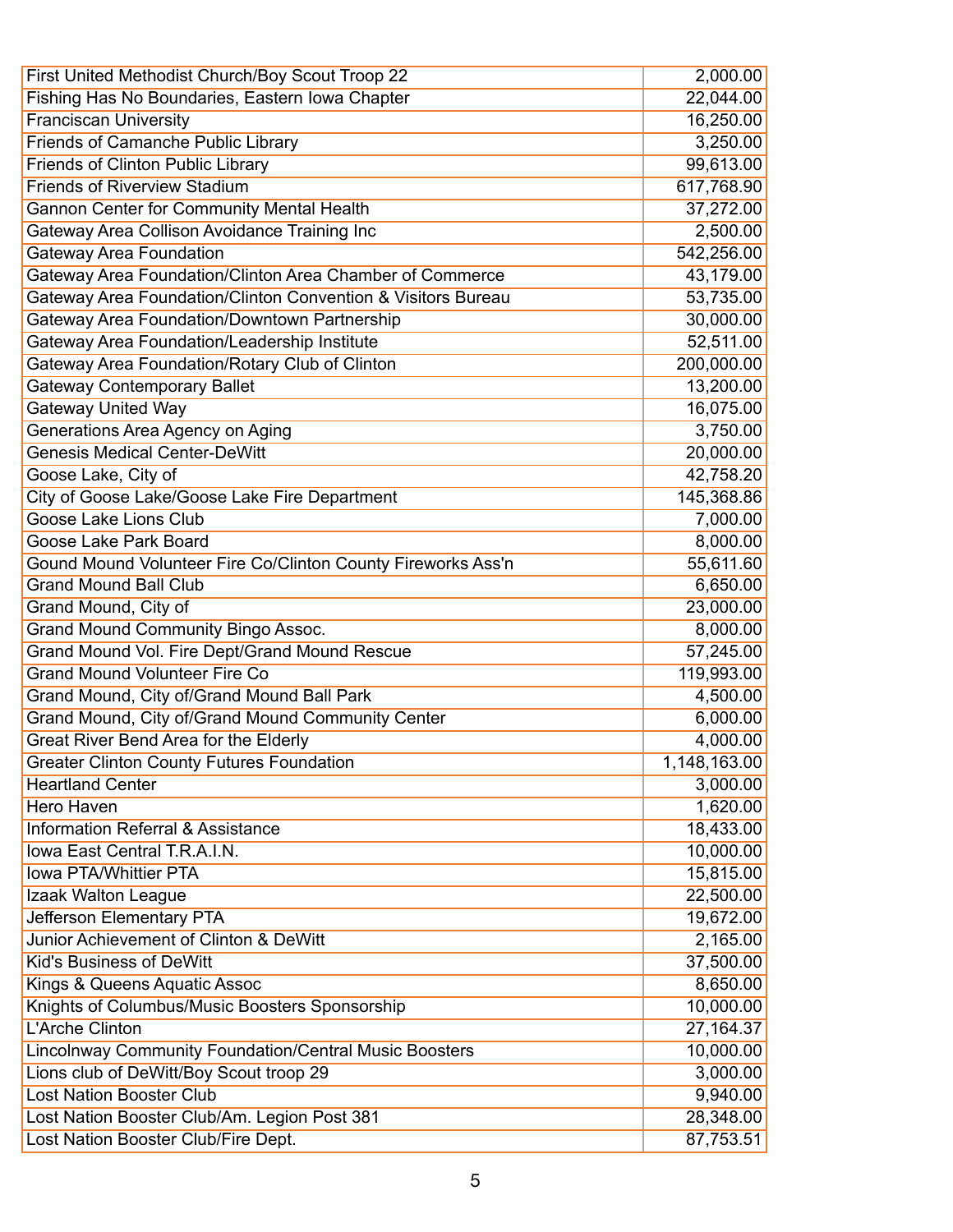| Lost Nation Booster Club/Hometown Pride Committee               | 24,001.13  |
|-----------------------------------------------------------------|------------|
| Lost Nation Visions Ltd.                                        | 53,858.00  |
| Lost Nation, City of/Lost Nation Garden Club                    | 21,741.00  |
| Love Your Spirit Inc                                            | 1,500.00   |
| Low Moor Hometown Pride                                         | 65,028.00  |
| Low Moor Lions Club                                             | 22,000.00  |
| Low Moor Volunteer Fire Dept., Inc.                             | 111,904.60 |
| Lutheran Services in Iowa                                       | 2,120.00   |
| Lyons Business & Professional Association                       | 11,000.00  |
| <b>Lyons District Foundation</b>                                | 73,136.19  |
| <b>Lyons Middle School PTA</b>                                  | 2,757.00   |
| Make-A-Wish Foundation                                          | 4,500.00   |
| Marie Ketelsen Learning Center                                  | 11,950.00  |
| Mater Dei High School                                           | 32,000.00  |
| <b>Mental Health Center</b>                                     | 8,577.00   |
| Mercy Auxiliary - Clinton                                       | 86,200.00  |
| Mercy Healthcare Foundation-Clinton                             | 551,488.25 |
| <b>Mercy Medical Center</b>                                     | 127,000.00 |
| Midwest Lumber Museum dba The Sawmill Museum                    | 455,298.30 |
| <b>Midwest Pets For Life</b>                                    | 30,066.15  |
| Milestones Area Agency on Aging                                 | 5,500.00   |
| Mississippi Bend AEA Clinton                                    | 14,584.00  |
| Mississippi Valley Girl Scouts                                  | 1,238.00   |
| Mobile Meals United, Inc.                                       | 5,517.00   |
| Mt. St. Clare College                                           | 585,189.00 |
| Mt. St. Clare Speech & Hearing Center                           | 3,965.00   |
| <b>New Directions</b>                                           | 13,705.00  |
| <b>New Horizons of Faith</b>                                    | 22,500.00  |
| <b>Northeast Athletic Boosters</b>                              | 120,714.06 |
| Northeast Community School District                             | 392,185.00 |
| Northeast Community School District Education Found.            | 24,636.00  |
| Northeast Community School District/Elementary School/Preschool | 57,000.00  |
| Northeast Community School District/Northeast FFA               | 37,500.00  |
| <b>Northeast Elementary School</b>                              | 5,000.00   |
| <b>Northeast Fine Arts Boosters</b>                             | 3,550.00   |
| <b>Operation Pride</b>                                          | 166,200.00 |
| Our Lady of the Prairie Retreat/New Horizons of Faith           | 11,000.00  |
| Parish of Sts Mary & Joseph                                     | 16,777.47  |
| <b>Pathway Living Center</b>                                    | 22,800.00  |
| <b>Paul B Sharar Foundation</b>                                 | 763,390.50 |
| Prince of Peace Academy & College Preparatory                   | 40,000.00  |
| <b>Prince of Peace Parish</b>                                   | 82,000.00  |
| Prince of Peace School Foundation                               | 81,515.90  |
| Retired Senior Volunteer Program                                | 2,500.00   |
| <b>River Cities America Arts Council</b>                        | 167,261.00 |
| <b>River City Municipal Band</b>                                | 14,046.23  |
| River King & Queen Athletic Booster Club                        | 586,624.18 |
| <b>Salvation Army</b>                                           | 67,116.00  |
| Samaritan Auxiliary's Fantasy of Lights                         | 2,500.00   |